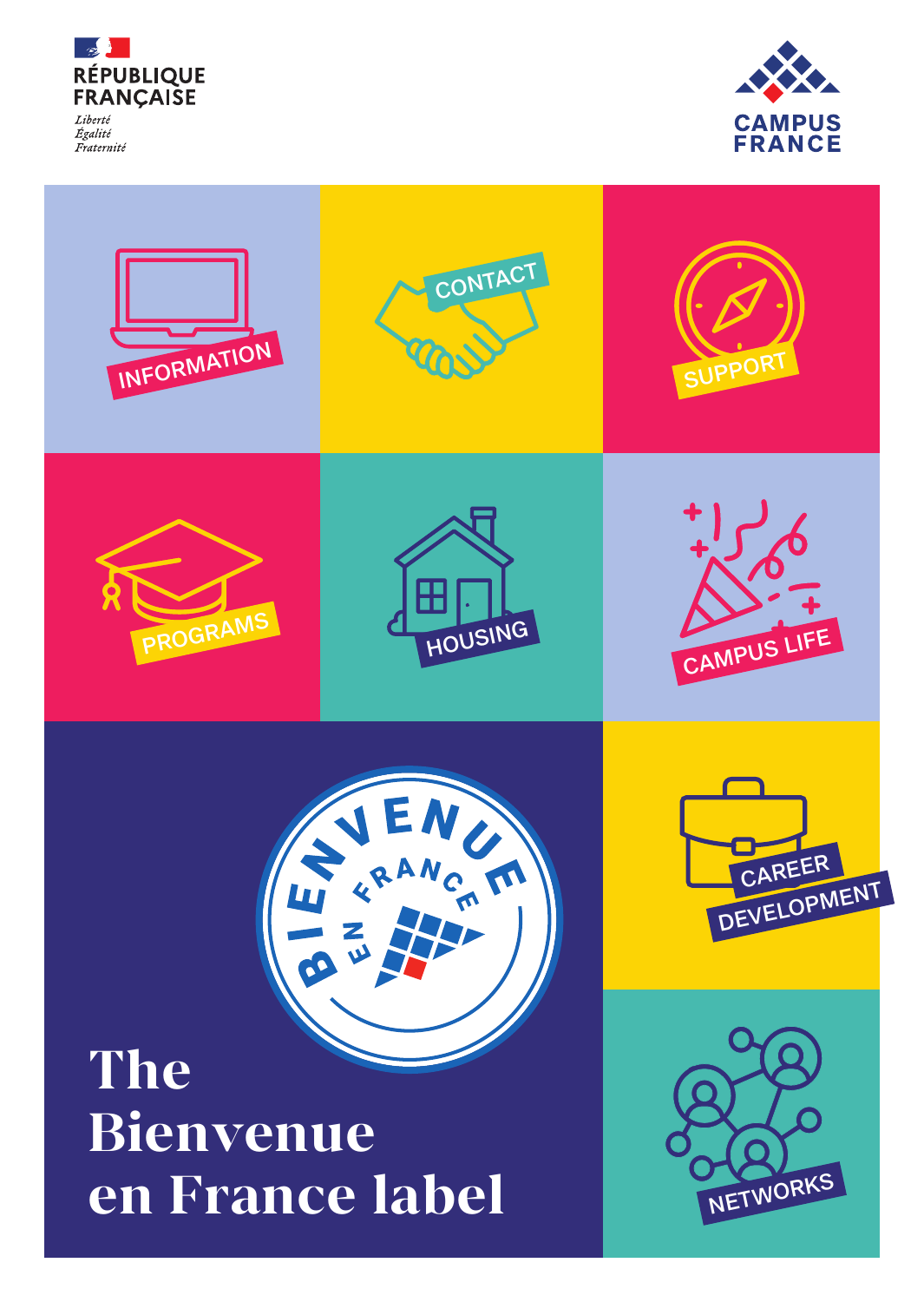#### **What types of institutions can obtain the "Bienvenue en France" label?**

To apply for the "Bienvenue en France" label, an institution must:

- be a French institution of higher education
- offer programs regulated by the French government or by recognized accrediting organizations
- provide services to support international students.

The Bienvenue en France Labeling Commission—made up of members of three conferences of academic institutions (CPU, CGE, CDEFI), in addition to CTI, HCERES, and Campus France<sup>1</sup> —evaluates applications for the label from French institutions of higher education. The commission is empowered to award the label for a period of four years. One to three stars may appear on the label, reflecting the quality of services offered.

1. CPU = conference of university presidents; CGE = conference of the Grandes Écoles; CDEFI = conference of directors of French schools of engineering; CTI = commission on engineering degrees; HCERES = high council for the evaluation of research and higher education.

# **What is the "Bienvenue en France" label?**



**Let's say you are an international student and would like to study in France.** 

The Bienvenue en France label helps you identify institutions offering services that will facilitate your study plans and your career development—before, during, and after your stay in France.

**→ For the list of the institutions that have earned the label, visit www.campusfrance.org/en/bienvenue-enfrance-certification-institutions-certified**





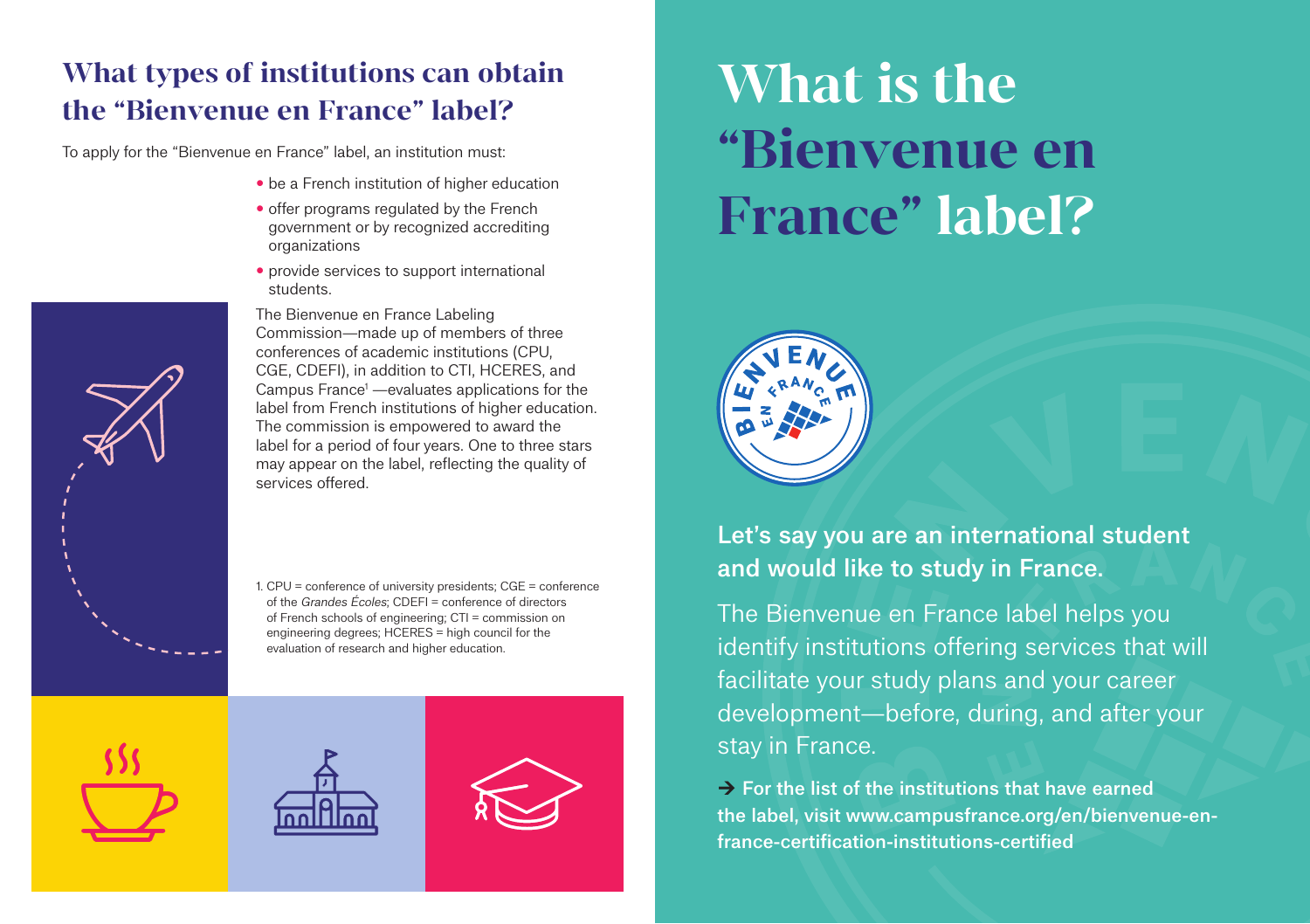# **Bienvenue en France**



Rely on the Bienvenue en France label to help you identify institutions offering the services you need.

 **Find complete information about the Bienvenue en France label on the Campus France web site: https://www.campusfrance.org/ en/the-bienvenue-en-france-label**

# **Support services from the**

#### **moment you arrive**

Welcome desk, help at the airport or train station, help with administrative requirements

#### **Activities**

### **throughout the year**

Orientation events, seminars on settling in, guided visits, touristic outings



# ort related to<br>
c program<br>
<sup>d</sup><br>
s<sub>in</sub><br>
rks 200 **Tailored support related to**

### **your academic program**

Seminars in methodology and academic practices, courses in French as a foreign language, courses taught in English

# **Alumni networks**

## **to raise your international**

# **profile**

Connect with your institution's alumni and take advantage of the France Alumni network

# **Clear guidance, easily accessible**



# **Housing services**

Rooms in university housing, solo and shared rentals, living with a French family

# Sites in multiple languages;<br>
Trom the<br> **1842**<br>
Sites in multiple languages;<br>
1843<br>
The Housing services<br>
Rooms in university housing<br>
solo and share dreads, liking<br>
with a French family<br>
What a French family<br>
24<br>
You even **a "mentor"**

A peer already in France, there to guide you even before you leave home



Help in finding a job or an internship, contacts in the professional world

**Example 18 For more information on all of these measures,**<br>
sconsult Campus France's "Label Profiles",<br>
which summarize the services offered by labeled<br>
institutions. The profiles can be found on the Campus<br>
→ Resources **consult Campus France's "Label Profiles", which summarize the services offered by labeled institutions. The profiles can be found on the Campus France site:** For more<br>
For more<br>
which sum<br>
institutions. The<br> **7** Resources  **Resources center Reception arrangements in institutions**

Despite the **coronavirus**, France has made arrangements to welcome international students and scholars for long and short stays at their host institutions.

 **Full details can be found on the Campus France website.**